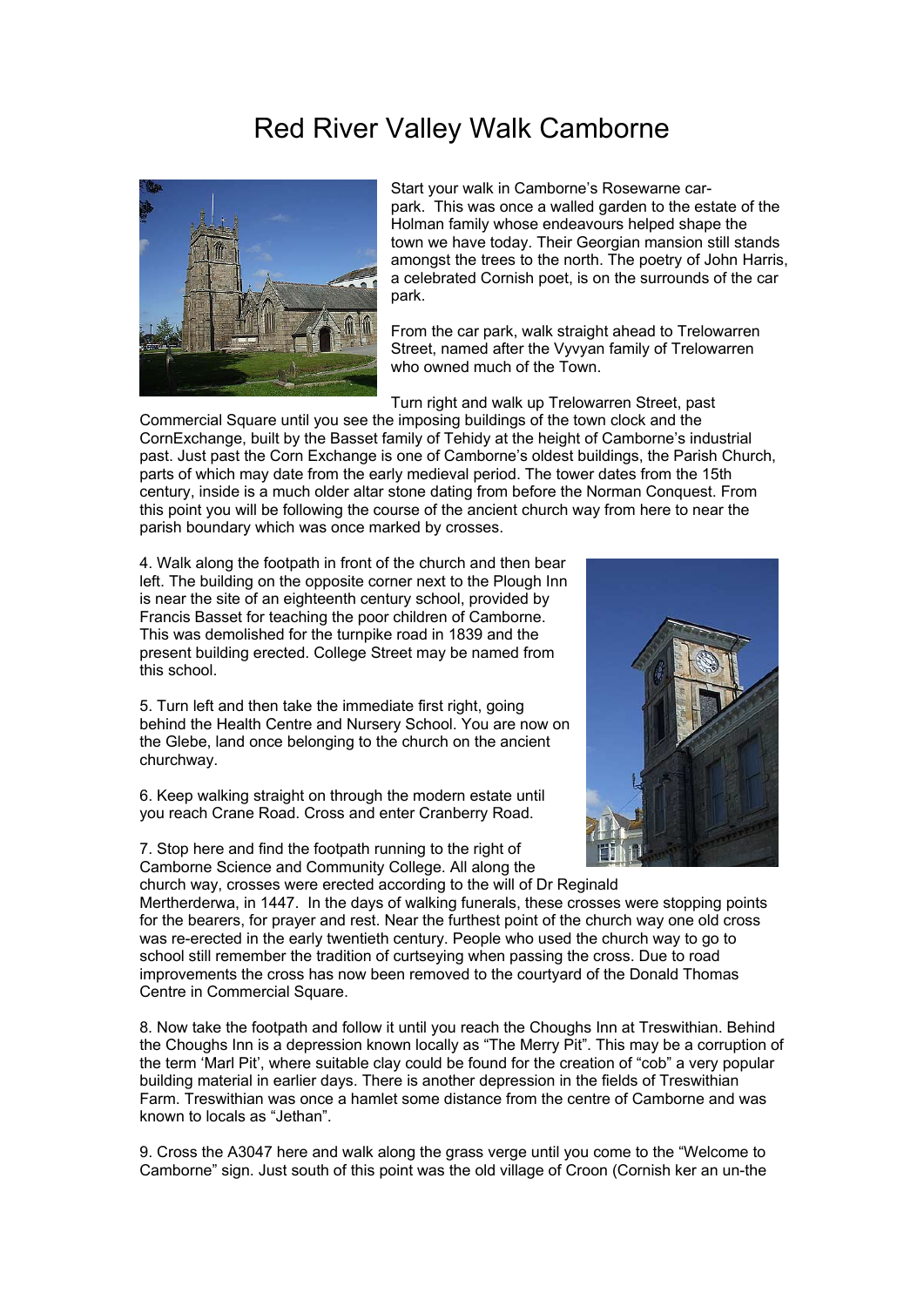fortified place on the downs). It was demolished to make way for the turnpike road (now the A3047).

10. With extreme care, turn right and cross the bridge over the main A30, keeping to the pavement on the left hand side. When you reach the slip road leaving the A30, look for a footpath sign.

The path goes through cultivated land that was formerly Treswithian Downs, where the militia once held exercises. You will pass the most westerly meteorological station in the British Isles. The village of Kehelland was called *Kellihellan* in 1297 and lies on the church way and



the more recent architecture is interesting as it shows the development of non conformist faith in the village.

11. Go through Kehelland and down the steep hill to Menedarva.

12. Continue until you reach the river. Here the church way crosses the Red River, named due to the discharges of iron oxide from many tin and copper mines. The bridge still contains medieval elements and Dr Mertherderwa left provision in his will for its maintenance.

Although running relatively clear today, the river still contains toxic elements and should not be drunk.

13. Cross the bridge and your walk will continue around the right hand bend. A short detour following the public footpath sign to your left up the unmade track. Do not leave the track as this is private property. The first building is the more recent farmhouse with holes in the gable end for pigeons or doves.

Farm buildings have 16th century window frames which may have been part of the original Tudor homestead. There is also evidence of a medieval chapel in the fields near the house.

14. Return to your original walk and continue along the road for about 100 metres until the sign on your right directs you onto the river banks. The path takes you through what was once an intensively industrialised area, with every square metre of the valley bottom utilised for the recovery of stream tin discharged from the mines of the Camborne area.

Many of these were small ventures, named after the family running them. Unfortunately, there are few remains to see as nature has reclaimed the valley.

15. Continue until you come to a bridge across the river. The river runs far below the present ground level as a result of a build up of treated sediment over many centuries of tin streaming. The material in the path you are walking on is a very fine sand with a reddish hue left after the process of tin recovery which utilised water to separate the heavier tin from the lighter waste. The valley side on your left was once covered in an oak wood which was cleared for timber during the First World War.

At the end of the track almost on the road over the gate on your left a blue door at the base of the hill-side can be seen. In the 1920's mines were closing because of cheaper tin overseas. To give the miners work a project was devised to drive a tunnel from here to the base of the North Cliffs to carry untreated Camborne sewage to the sea.

16. From here turn right onto the road and then sharp left again to follow the river further up the valley. If you leave the main track and walk towards the river you will see some more substantial remains from the tin streaming era. Soon the track enters a narrow section on the way to the small hamlet of Reskadinnick.

Here, up the slope to your left is Magor Farm – 'ruin' in Cornish – this is the site of the only Roman type villa ever found in Cornwall. It is so poorly constructed that it is thought to have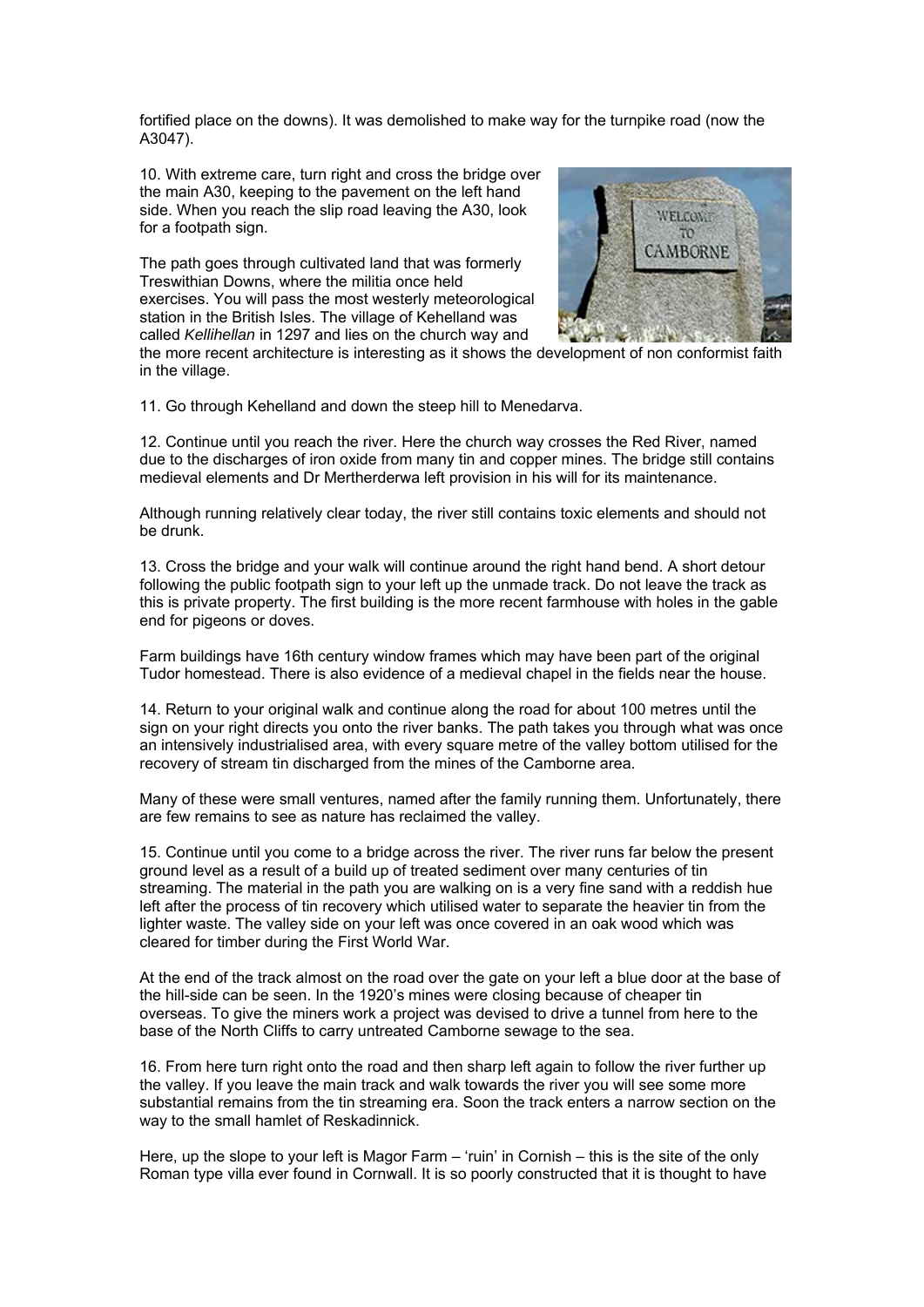been built by a British person who copied the design of the Villas that he had seen when travelling. It is likely that it controlled an estate in the Iron Age from here to other Romano-British remains at Godrevy.

17. Take the narrow track to Reskadinnick, turn left when you reach the road, go down the hill, cross the stream and up the other side until you see a path on you right. Take this path and go straight on until you reach the outskirts of town. At the junction, turn right and go straight on until you reach the roundabout.

Follow the first exit into Tehidy Road and follow the road around to the right. The wall on your left was once the boundary of the Holman's estate at Rosewarne. Near here was also the site of "Meriasek's Well" renowned for treating complaints of the eye. It was drained long ago by mining operations. Behind the wall is the elegant mansion of the Holman family, mentioned at the start of this walk.

There is a plaque on the wall to commemorate Trevithick's first successful run with his steam carriage for you are now on the famous "Camburn Hill" of the song.

18) Take the next left into Vyvyan Street and then left again when you will find yourself back at Rosewarne car-park knowing a little more about the Camborne District.

## **Industrial Archaeology of the Red River**

The Red River Valley has been the centre of tin industry for many centuries. Roman artefacts have been found throughout the valley. Tin was won from the valley in every period from the Bronze Age to the 15th century, when the industry began to expand there.

By the 19th Century these steam works had changed from working the alluvium to reworking the tailings from the many mines on both sides of the river. By 1870 there were about 40 tin streams along the river, employing thousands of men, women and children. Some only employed a dozen or so, but some, like Reskadinnick, had 300 workers. In the 1880s there was an estimated £100,000 worth of machinery along the valley. By the 1920s most stream works were gone, although Kieve Mill worked till the 1950s and Tolgarrack until 1985.

About 20 mine drainage adits feed the river, most hundreds of years old, some still produce large volumes of water. These adits, together with the many leats which run along the valley, remain easily recognisable features of the valley's landscape.

Tin was not the only industry in the valley. Fulling mills and corn mills were also spread throughout its length. Fulling or tucking mills were used to clean, dip and dress homespun cloth, using machinery powered by a waterwheel. For centuries they processed the cloth for the clothes worn by the people of Camborne.

Even more important were the corn mills along the valley, providing essential food for the populace: Rosewarne Mill, mentioned in 1509, Tehidy Mill in 1555, Menadarva Mill in 1565 and mills at Reskadinnick, Bushorne and Treswithian up until the early 20th century. Part of the wheel at Reskadinnick Mill can still be seen.

When we walk along the Red River Valley, we might like to reflect upon those ancient industries, which flourished for so long. They brought employment and prosperity to local people, rich and poor, and provided them with food and clothing. So much remains of those industries and it gives great pleasure to identify those features as we explore this fascinating part of Camborne.

## **Wildlife in the Red River Valley**

Whilst the valley has been altered over the centuries by mining activities, actually creating a greater diversity of habitats, the chemical conditions have not been immediately favourable to life. In deed it has taken decades for the soils and standing water to be colonised by plant and animal communities.